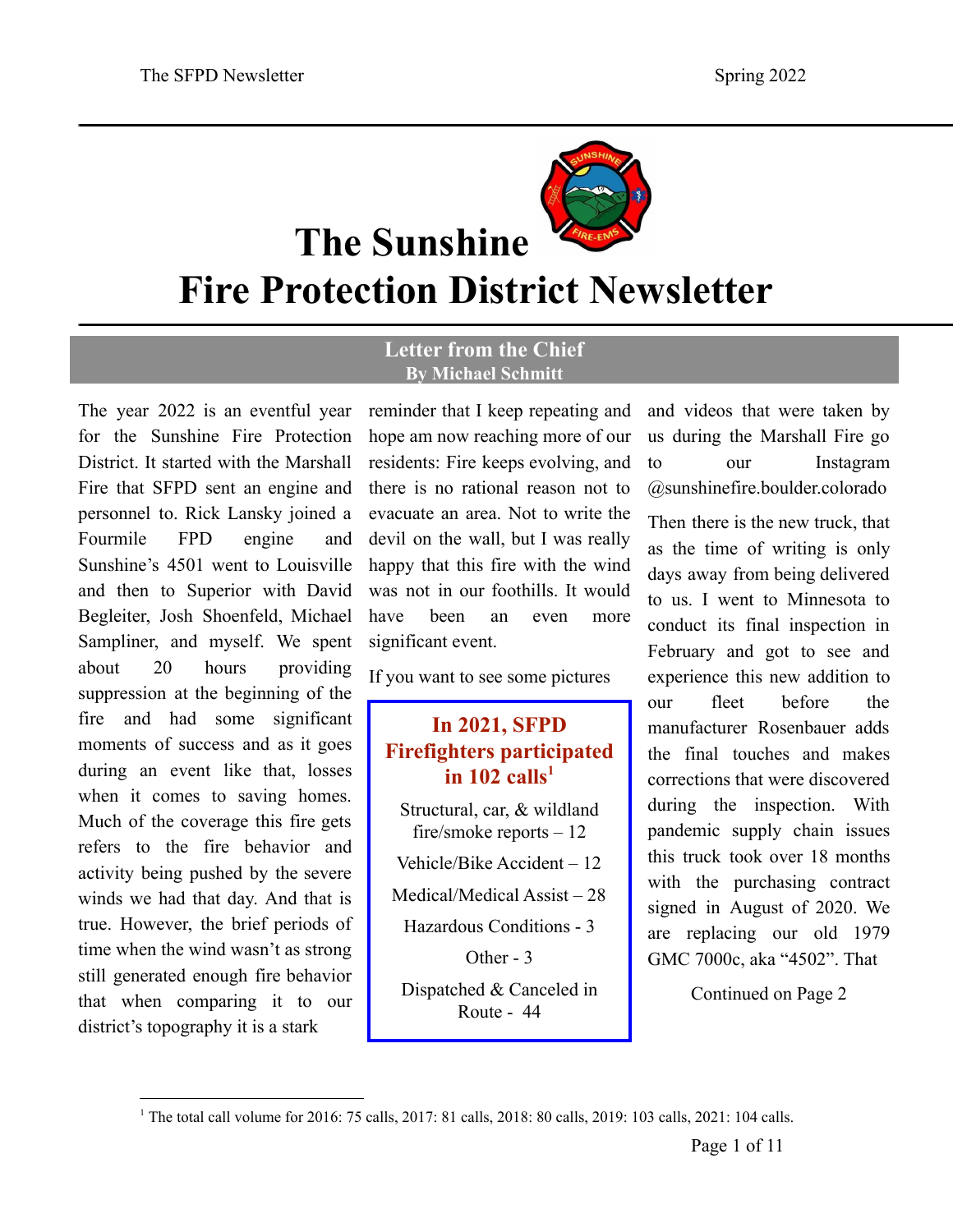## **Chief's Report By Michael Schmitt - Continued from Page 1**

truck was once called "the icing on the cake for our district" by then Chief Doug Young in a Daily Camera interview, and it really was for many years. We have used it in state and around the western US on a number of fires and it has never let us down. It has had a number of issues now for a while and we are happy to see it go and are thankful that we can use the perks (safer, more effective, more reliable) of a modern and well-built engine for years to come. When it arrives, we will go through driver and operator as well as pump training with everyone. We now have 30 firefighters, so that will be a tall order for us to get everyone through it. But a truck is a major investment and there is a myriad of reasons why proper training pays off. We are excited to get this truck and will do a proper push-in and wet-down ceremony when it arrives. For that, we spray an arch over the entrance to the station apron that the truck drives through, and firefighters push the truck into its bay in the station by hand. This tradition goes back to the 1800's and is not forgotten in Sunshine either.

There are some significant personnel changes this year as well. Alan Kirton is leaving after many years on the SFPD board. Alan has been a firefighter and a board member with SFPD and has left a really positive mark on the district. As residents, you may not be able to see it, but Alan has worked effortlessly on grants for the district that have made an enormous difference for our firefighters and how our department can respond to emergencies. I don't think I have enough space here to list everything but there is a long list of items like radios and SCBA (our breathing equipment) plus many others that are all safety-related and would not be in our possession and making our jobs better if it

hadn't been for Alan pursuing those grants. So I know I speak for our firefighters when I say: Thank you, Alan! He is still on the CWPP, which also positively affects our district. That cistern at 1460 CR 83 is mainly the product of his relentlessness on getting it done. Our new truck, the process since ordering it, has been lengthy and Alan has been instrumental there as well. So you can see what kind of a loss it is to have him step down, both personally and professionally. Next time you see him tip your hat! If you can see yourself helping out the department as a grant writer, please get in touch. I am sure Alan would like that, too.

John Bauer has agreed to take Alan's spot on the board. Thank you, John, for doing so, and I am looking forward to working with you. Another significant personnel change is Bruce Honeyman who will be stepping down as SFPD's Fire Marshal on April 1st. Bruce has a passion for the district, which he of course also calls home. For well over 20 years he's been unabatedly working on improving the district. It wouldn't be fair to describe the job in the little space I have here. I never had any idea until I became Chief and was more involved in how the Marshal operates and how much work there is. As a Marshal, there are so many hurdles, and he has always worked through them as the pleasant person he is. I have learned a lot from Bruce over the last few years as Chief and will miss our joyous interactions on serious stuff (adding humor helps process)! I am still trying to guilt him into staying as a firefighter but make no mistake; he's done his share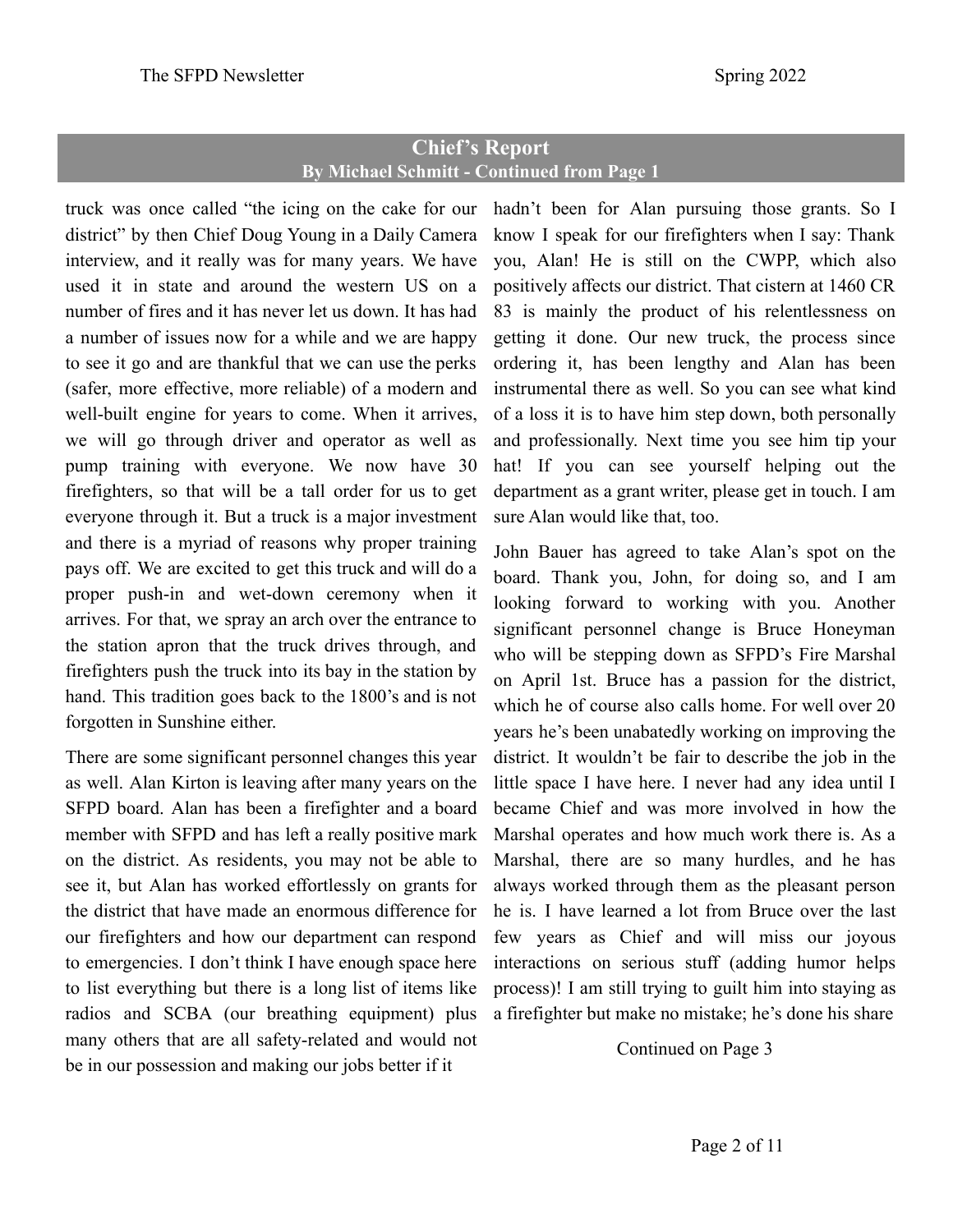## **Chief's Report By Michael Schmitt - Continued from Page 2**

of work for the district. He's been a firefighter and EMT, Officer, Chief, and Marshal. Pretty darn good career and a huge contribution to the Sunshine Fire Department and the community through the years! Thank you, Bruce, for all you've done and taught me and others!

We really got lucky when we found Bruce's replacement(s). The position of Marshal has become more detailed and time-consuming, and I realized that a Marshal and a Deputy Marshal is the best way to balance this position. Thankfully, two very competent individuals are able and willing to step up and have been learning the ropes from Bruce since early 2021. Please welcome Michael Johnson, who will take over

as Fire Marshal, and Paul Hourihan, our first Deputy Fire Marshal. Both are as pleasant as can be and are a true asset to the district and I very much look forward to working with both in the future.

Sunshine is in a good position at the moment. We are starting to enjoy the fruits of having the largest membership the department has ever had to date. With a crew of 30 firefighters come many opportunities and a lot of work and cost. I can tell you that the department is well suited at the moment with great volunteers that are all working together to serve our district.

Michael Schmitt - Chief SFPD

# **Wildfire Partners & Partnership can help fund your Mitigation Project:**

The Fourmile Canyon Fire Findings Report says that 17% of the homes were lost to crown fire and the remaining 83% of the homes lost were attributed to direct firebrand ignitions and/or surface fire spreading to contact the home. Adequate D-Space mitigation and home retrofits to provide more ignition resistance would have kept many of these homes from burning. In order to help address this, change to "CWPP Committee, with board approval, has allocated up to \$5,000 for 2022 to support improvements to the wildfire resiliency of homes in our district. This is designed as a partnership with Boulder County's Wildfire Partners program. Homeowners who join Wildfire Partners will receive a report detailing the vulnerabilities of their structure(s) and the defensible space around them, as well as a list of mitigation measures. Any SFPD taxpayer who joins the Wildfire Partners program for the first time will be eligible for up to a \$1000 match from SFPD toward either forestry work or home retrofits that are required or recommended on their Wildfire Partners report.

For example, home retrofit work, like creating a gravel border around the home or patching holes in siding costs \$1000, you could receive \$500 from this fund; if it costs \$2200 the homeowner could receive \$1000. If forestry work costs \$4500 and Wildfire Partners provides their maximum of \$2000 toward this work, homeowners could receive an additional \$1000 from SFPD as they will still have to pay \$1500 out of pocket.

Please visit [www.wildfirepartners.org](http://www.wildfirepartners.org) for more info on the Wildfire Partners program. Please contact Abby Silver (abberoo $@$ msn.com) with any questions or to apply for SFPD reimbursement. Receipts will be required, and homeowners' time does not count.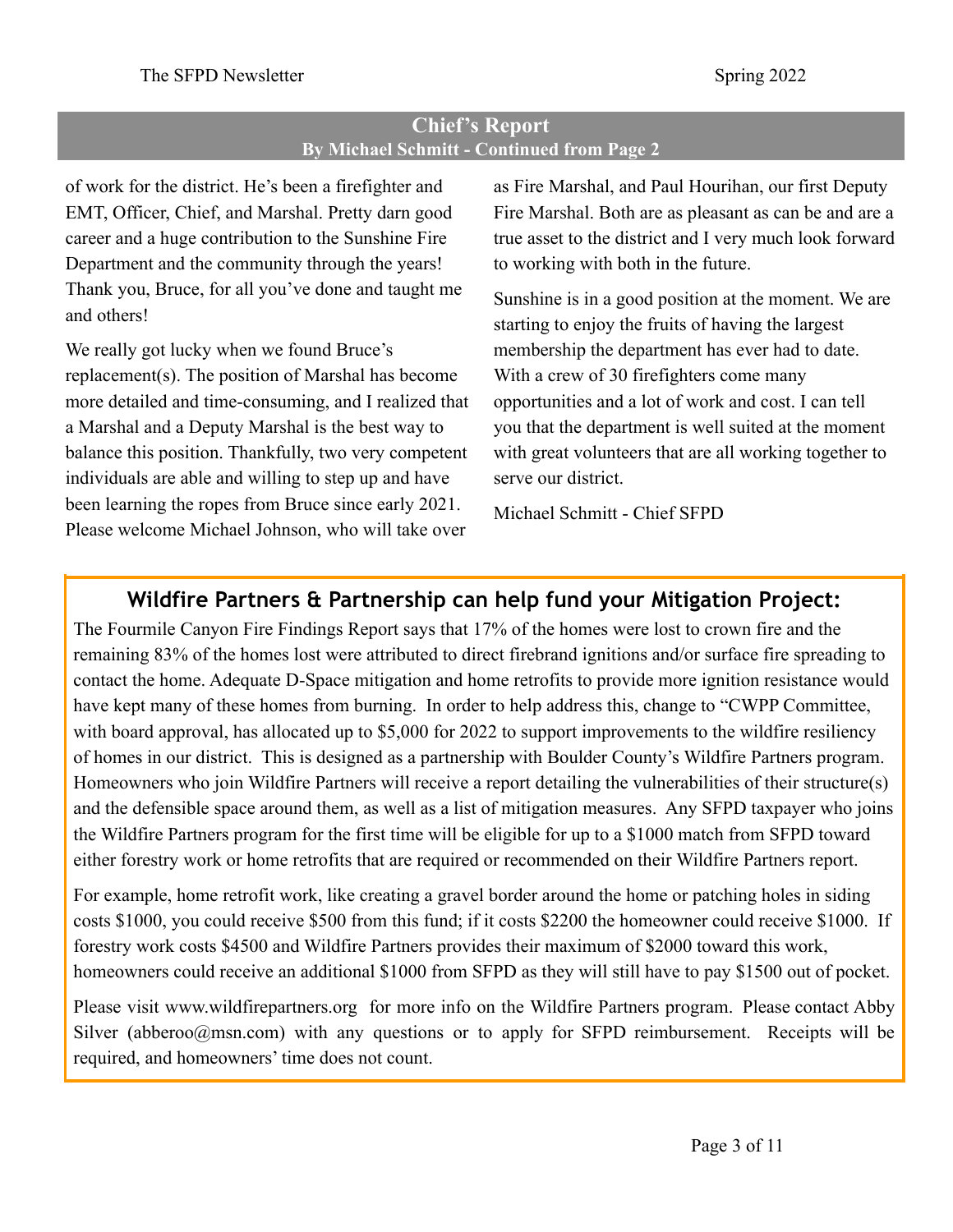## **CWPP Committee Update - By Abby Silver**

Our CWPP planning committee got together on February 22 to review our 2021 projects and map out a list of future priorities, summarized here. For the full meeting notes go to [http://www.sunshine-fpd.org/downloads/2022\\_CWPP\\_](http://www.sunshine-fpd.org/downloads/2022_CWPP_Meeting_Notes.pdf) Meeting Notes.pdf

#### **RECAP OF 2021 PROJECTS:**

#### **Community Chipping**

We had almost 60 participants in the two chipping events in 2021. As usual, the Gephardt's win the prize for "the slash pile that can be seen from the International Space Station". Seriously!

#### **Hazard Trees Project**

Please contact Abby or Eric Bader if you have a hazard tree on your property. These are trees that are dead and could impede egress on district roads if they were to fall in a wind or fire event. Many thanks to Eric Bader and Chris Voorhees for keeping our community roads and egress routes free of obstacles.

#### **Emergency Water Supply**

It's exciting to report that our new community cistern at 1462 CR 83 was installed last year. Thanks to Alan for his Sisyphean efforts. About a dozen community members met up in the fall to re-seed the disturbed area around the new tank. This was a fun and successful project until the first gale-force windstorm blew away all our grass seed. So, look forward to a call to action this spring to do it all again!

## **Shaded Fuel Break**

In the spring of 2020, Ben Pfohl from the Colorado State Forest Service marked an 18-acre shaded fuel break along the shared driveway at 3701 Sunshine Canyon Drive. The forestry work began in the summer of 2021, led by Eric Bader from Boulder Tree Service. The project has now been completed and looks fantastic!

#### **2022 PROJECTS – Fuels Mitigation:**

#### **Community Chipping**

This popular program will be back in 2022. Firm dates have yet to be set, but we anticipate Spring chipping in the first week of June and Fall chipping in late October. Feel free to create piles (easily accessible by a truck towing a chipper and with the cut ends facing the vehicle access) at your convenience. Actual dates, instructions, and sign-up information will be emailed out a month or so before the chipping begins. If you're unfamiliar with this and want more info on staging piles, please contact Abby anytime.

## **Hazard Trees Project**

We will continue to identify hazard trees. These are dead or leaning trees that could potentially fall across a public roadway, impeding egress/ingress. If you feel you have such a tree on your property, please contact Abby (abberoo@msn.com). The removal will be almost entirely subsidized by the district (90% with a 10% homeowner contribution.)

## **Shaded Fuel Breaks**

The fire district has identified several areas where we can continue our work thinning trees and we have two projects in our sights at the moment: around 9 acres a little bit east of the intersection of CR 83 and Sunshine Canyon Dr, and about 20 acres along Sunshine Canyon Drive between 3250 and 3700. Last year we applied for matching grants to help implement these projects but were not awarded any money. There are now some new grant opportunities coming up in the near future, based on both State and Federal interest in ramping up wildfire mitigation efforts. At our meeting, we decided to collaborate with the Boulder Watershed Collective and submit a grant application together with Fourmile and Gold Hill FPDs that might help make our small district more appealing in an ever more competitive grant environment. Since the timing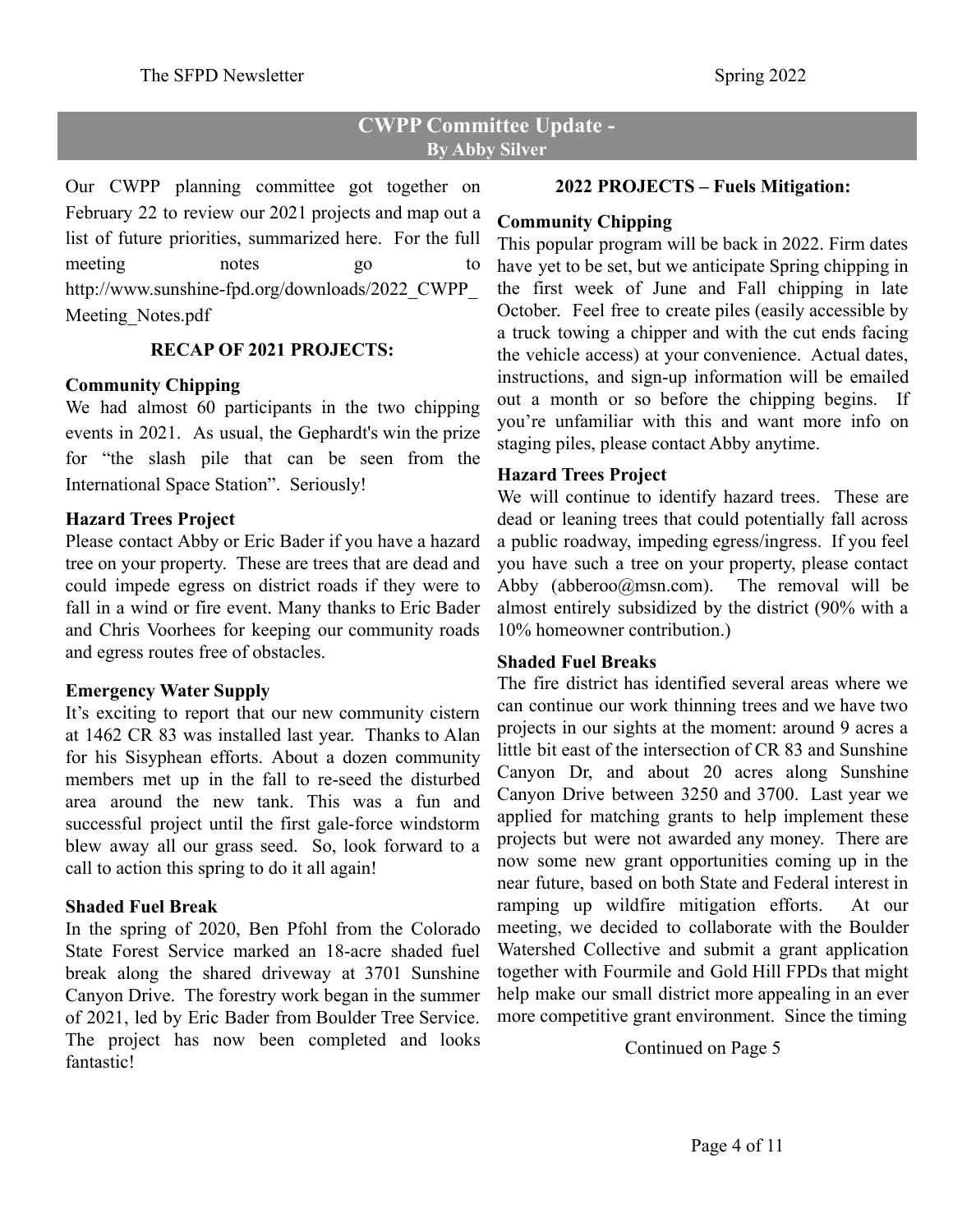## **CWPP Committee Update - Continued from Page 4 By Abby Silver**

of the grant applications is still to be determined, we may or may not be starting these projects in 2022, or possibly waiting until 2023.

#### **Community Wildfire Protection Plan Update**

We last updated this document in 2013, and it seems appropriate to update it again. We were hoping to get this done last year, but since that didn't come together, we'll try again in 2022. We really need a project manager to get this off the ground, recruit help, and keep things moving along!

## **2022 PROJECTS – Emergency Water Supply: Hydrant/Water Capacity Projects**

We are always trying to increase our district-wide water capacity, and have a number of projects that are under consideration or in process. WE NEED YOU!!! The biggest thing holding back these projects are the need for volunteers who can contribute endless hours to move the projects forward. Alan K has made a heroic contribution to date, but he is ready to hand over his large rock to the next sucker (I mean community member) who's willing to start pushing it uphill.

∎ **Fire Cistern on Whispering Pines:** According to Chief Schmidt, this is currently the highest priority for firefighting in the district when it comes to water capacity. Therefore, we will be focusing on that this year. As Alan discovered, the first and somewhat

protracted step is to get the permits through the County review process. That's the goal for 2022, with installation to follow once permits are issued. Alan does have notes he's willing to share about how this process works.

∎ **Pressurized (Gravity-Fed) Wet Hydrant on CR83 near Misty Vale:** The hydrant would be gravity fed from the 130,000-gallon cistern under Station 2 and be available to firefighters when needed. This is a complex and multi-faceted project that will require coordination with the County DOT, landowner permission and easement, and contractors to install the infrastructure. The funding is allocated and the goal is to complete the project in 2022/2023.

**Thanks!!!** to all who volunteer their time, wisdom, and energy to help conceive and execute these projects. Volunteers are always welcome, so if any of these projects tickles your fancy, please contact Abby (abberoo $@msn.com$ ) and your skills and enthusiasm will be gratefully embraced!

And as always, we really appreciate our partnership with Boulder County and with the Colorado State Forest Service for the expertise and funding that they both provide.

Thanks!!!Abby Silver

CWPP Committee Chair: abberoo@msn.com

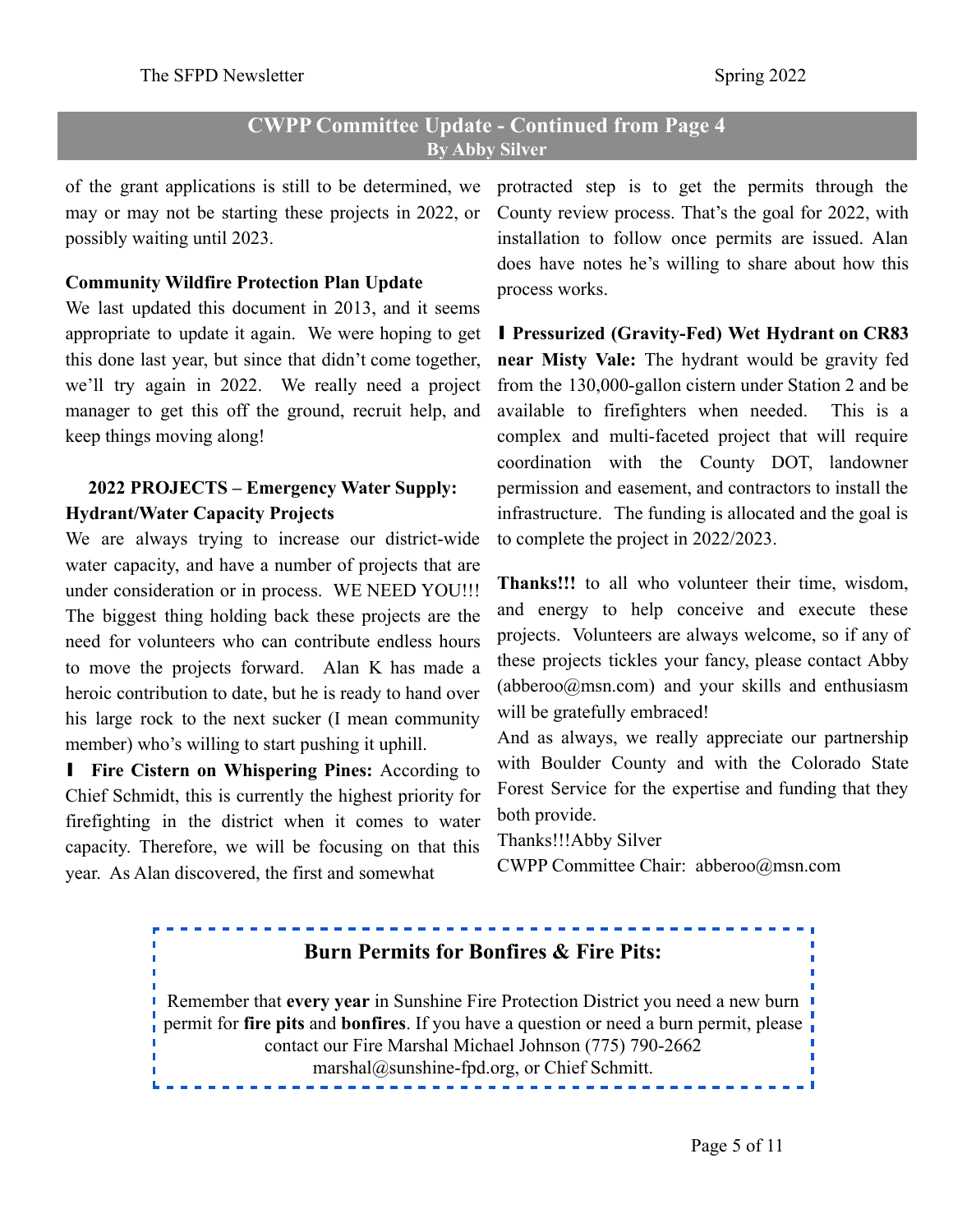## **Sunshine Website and Community Directory**

#### **Website:**

- We have made changes, to the Website and Community Directory. Please take a look at: [Sunshine-FPD.org](http://sunshine-fpd.org/)
- We have also added a page for the Sunshine Historical Society. Now you can find information on our School House and Cemetery.

#### **Directory & SFPD Communications:**

- We have an updated Sunshine Community Directory and email list. The Community Directory is available on our Sunshine website. Everyone should have been emailed instructions on how to access the directory. Please email [directoryupdates@sunshine-fpd.org](mailto:directoryupdates@sunshine-fpd.org) for this information, if you did not get this email. It is password-protected for security. This directory is for just our community, please do not share it outside of our community and protect our secure access. We have created a new email list with everyone that we have a record on. This email list is just for important community announcements, like evacuations, safety concerns/issues, CWPP, and fire department information. The resident conversation emails are managed by John Bauer through a Google Group. The Sunshine Fire Department announcement emails will not be used for conversation/discussions.
- Our directory and email list are always a work in progress. If you have updates/changes to this list, please email directoryupdates@sunshine-fpd.org with any changes, deletions, or updates. Help us by keeping this information updated with your information and your neighbors who are new to the area.

#### **Sunshine Community Forum:**

As a way to keep our Sunshine community connected, we created a special Google Group last year called the Sunshine Community Forum. It's a private group that allows all our neighbors to post non-commercial topics and respond to others. We added most household email addresses initially based on the most recent Sunshine Directory. If your email address is not included, please contact John Bauer and we will add you. [JRBauer01@gmail.com](mailto:JRBauer01@gmail.com). Also, please email John if you would like more instruction on how to post to the group.



The much anticipated new SFPD Fire Truck at the factory. Delivery expected in Spring 2022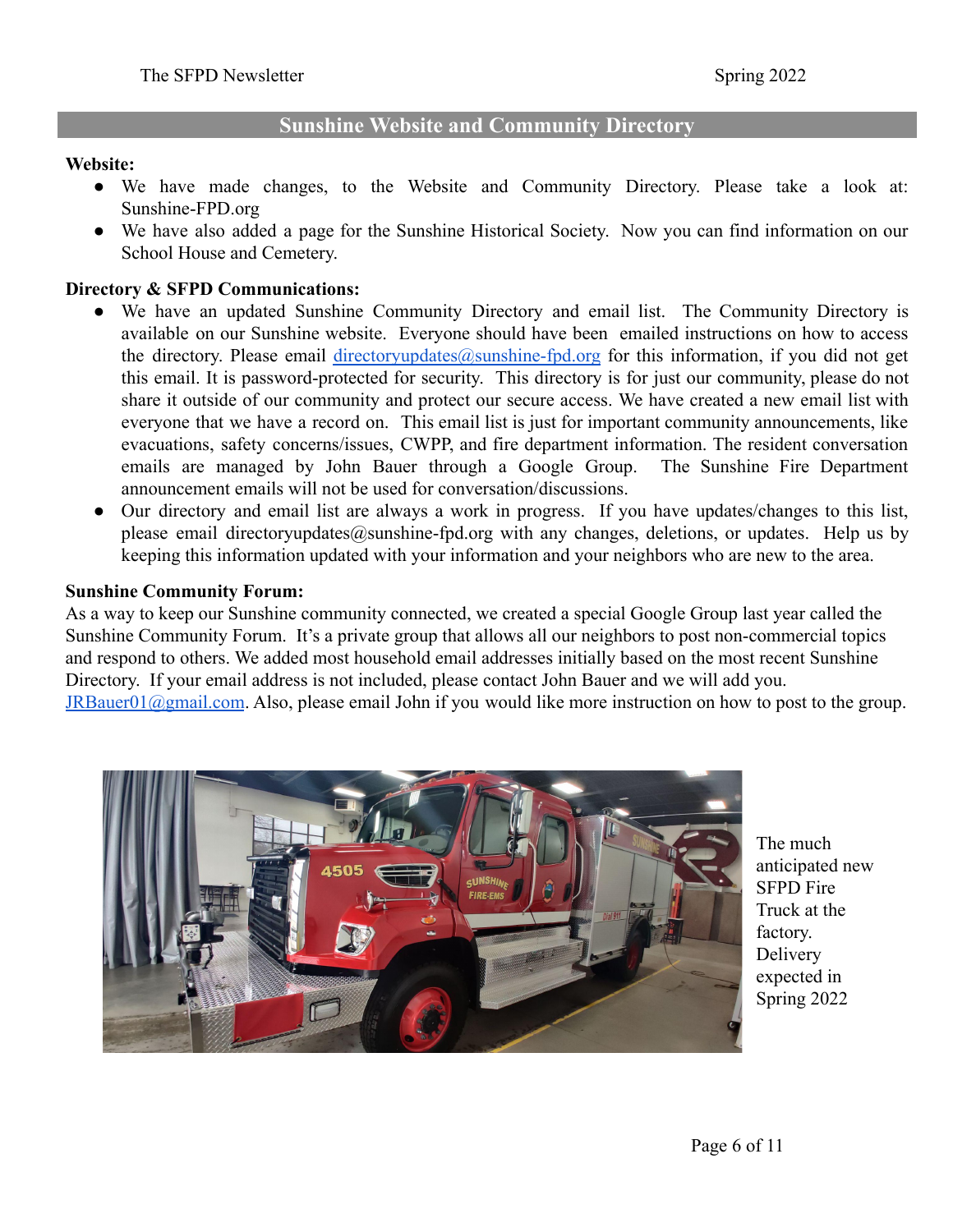# **Fire Marshal's Report By Michael Johnson**

Hello Sunshine neighbors. Despite our rebound from winter's slow start to 90% or better snowpack, the US Drought Monitor report shows that the entire state is still dry, varying from abnormally dry (most of Boulder is rated at D0 - you can find the report here: https://droughtmonitor.unl.edu/Curre ntMap.aspx), all the way to exceptional drought D4 (the most southeast part of the state). I'm hoping for the current trend of increasing moisture levels to continue as we head into spring.

Keeping up with these conditions how wet/dry the seasons are, and resultingly how much plant/fuel growth there has been - has been a part of human existence for many years, perhaps since trading our hunter-gatherer roots for agrarian ones. Our familiarity brings some level of predictability and therefore comfort to how we organize, manage and prepare for the near future. In recent years, however, there seems to be one factor that is playing a larger role in serious fires - wind. Of course, wind isn't a new phenomenon. It's been a primary factor in some of the nation's largest and most destructive fires, for example the Great Fire of 1910.

Driven by "hurricane-force wind is that turned the fire into a blowtorch," the Great Fire consumed more than three million acres

([https://www.fs.usda.gov/Internet/](https://www.fs.usda.gov/Internet/FSE_DOCUMENTS/stelprdb5444731.pdf) [FSE\\_DOCUMENTS/stelprdb5444](https://www.fs.usda.gov/Internet/FSE_DOCUMENTS/stelprdb5444731.pdf) [731.pdf\)](https://www.fs.usda.gov/Internet/FSE_DOCUMENTS/stelprdb5444731.pdf)

Borrowing a term from military science, the wind is a force multiplier. A strong wind with unpredicted changes in direction can be one of the most dangerous factors in a fire. It can bypass containment efforts, jump fire breaks, and as we saw so recently in the Marshal fire, devastate communities. **That force multiplication can very quickly change the role of a firefighter into that of an evacuator.**

Why do I bring this up? Whether this is upcoming summer is your first living in the mountains, or you've spent decades in this beautiful place, we all need an awareness of fire and fire danger. Living safely in the mountains requires a level of fire awareness that doesn't often exist in urban areas. One benefit of urban living is an expectation that the local fire department will contain and

extinguish a house fire before it spreads.

In the mountains, we don't have the assurances of the city. Under ideal conditions in the mountains a house fire (or unattended campfire, ash from a BBQ, sparks from a dragged chain, and so on) could be stopped. Having said that, the safety margin under ideal conditions is much smaller than in urban areas. The level of force multiplication needed for a mountain fire to spread is so very small compared to that of an urban fire. A dry couple of months. A very wet spring. A warm breeze. Too much deadwood on the ground. Each of these factors has a multiplying affect on a mountain fire.

If you're new to the mountains (or haven't ever done this), a great first step is contacting Wildfire Partners at info@wildfirepartners.org. They offer good educational resources and can help you understand the fire danger at and around your home.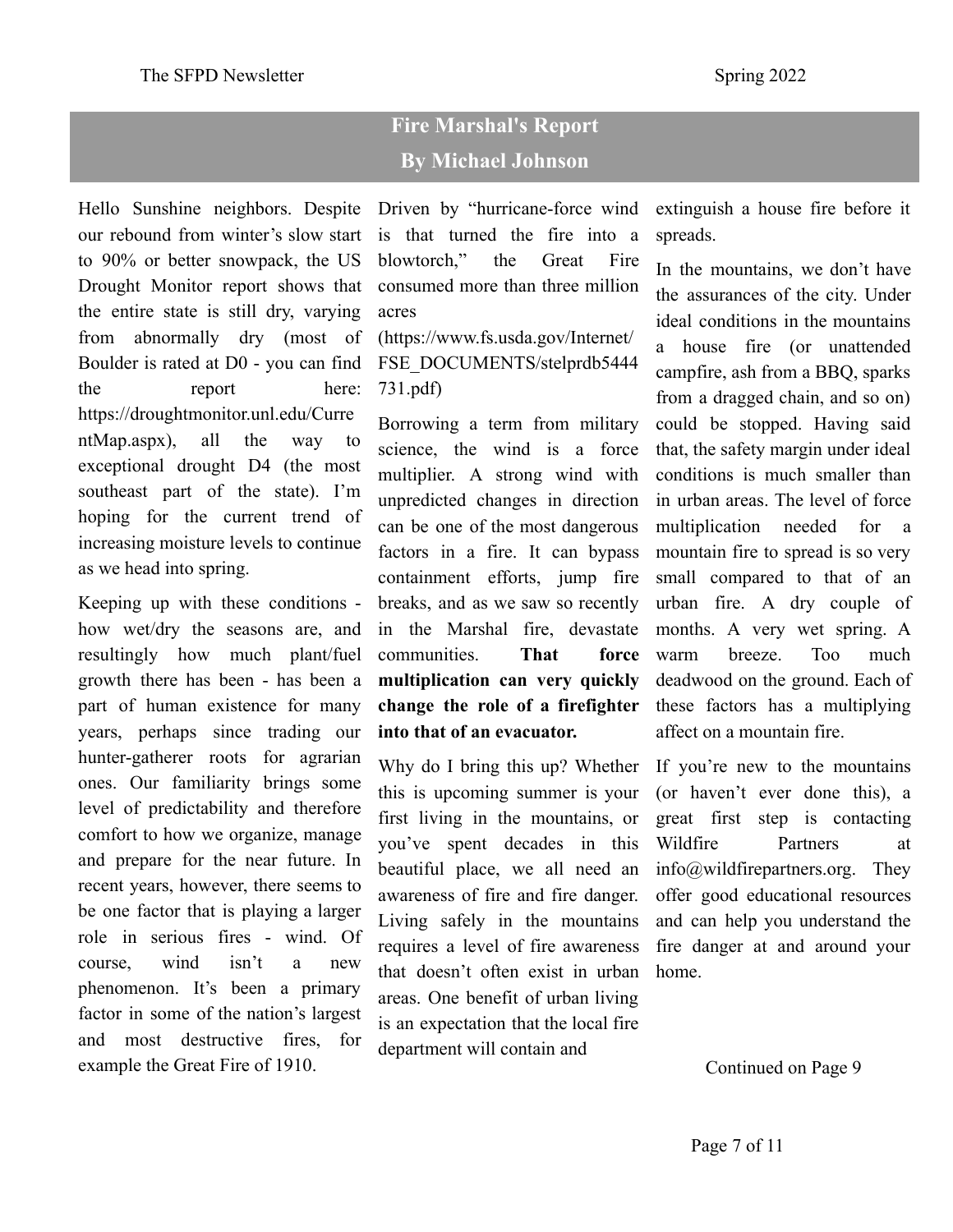# **Fire Marshal's Report By Michael Johnson - Continued from page 7**

**Considering the extreme wind, the usual preventive** With respect to defensive space around your home, **methods need to be reconsidered and expanded.** I'm listing them below, but please consider this the bare minimum. It gives your home a chance to survive, under ideal conditions.

\* Bullet-point content copied from: https://csfs.colostate.edu/wildfire-mitigation/protect-y our-home-property-from-wildfire/

- Ensure the roof has a Class A fire rating
- Remove all leaves, needles, and other debris from decks, roofs, and gutters
- Screen attic, roof, eaves, and foundation vents with 1/8-inch metal mesh
- Screen or wall-in stilt foundations and decks with 1/8-inch metal mesh
- Use tempered glass for windows; two or more panes are recommended
- Create 6 inches of vertical clearance between the ground and home siding
- Replace combustible fencing or gates, at least within 5 feet of the home

and creating protective gaps or breaks:

- $\bullet$  Zone 1 (0-5 feet from the home) is the area nearest the home and other structures. It requires the most vigilant work to reduce wildfire hazards.
- Zone  $2(5-30$  feet from the home) is the area transitioning away from the home where fuels should be reduced.
- $\bullet$  Zone 3 (30-100 feet from the home) is the area farthest from the home. It extends 100 feet from the home on relatively flat ground.

Houses themselves are also ignition sources. They contain electricity, flammable/combustible liquids, heat sources, fuel, and so on. Creating a defensible space around your house also helps to protect your community if your home becomes the fire source. By creating defensible space around your home, you don't just protect yourself, you help to protect us all. We need the largest safety margin we can create.

## **The Sunshine Historical Society**

The Sunshine Historical Society is happy to announce their new website, hosted by the Sunshine Fire Department's Website! This is something we have longed to do for years, so congratulations to all who made this possible!

Included on the SHS website are information, photographs, maps, and history, of both the Historic Sunshine Schoolhouse and the Sunshine Cemetery.

Enjoy reading about this colorful mountain history, and connections to others, past or present, who love keeping this history alive.

https://www.sunshine-fpd.org/Historical/Historical.cfm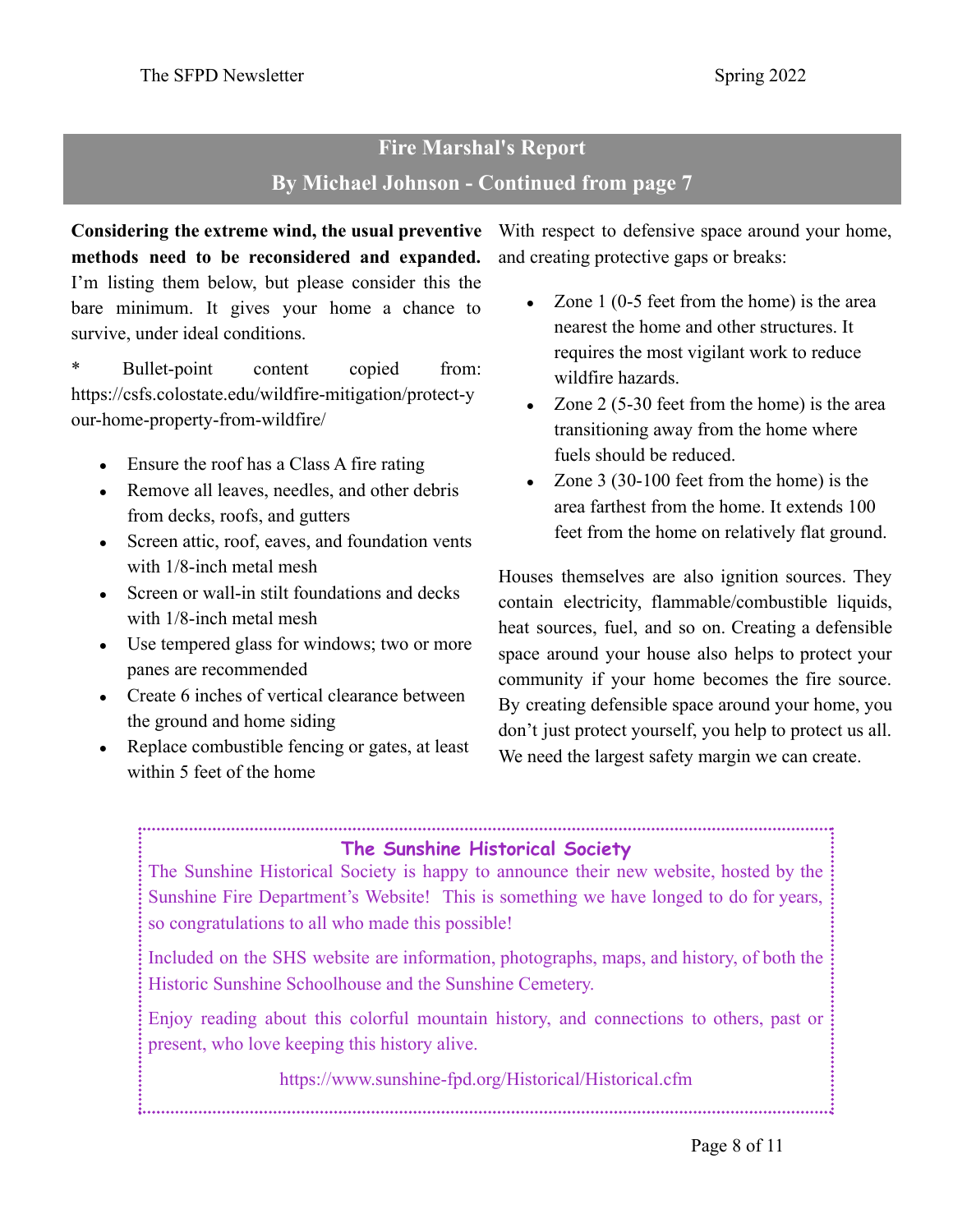**Sunshine Fire Protection District Board News Alan Kirton – Chair, Dan Fischer – Treasurer, Jean Gatza – Secretary, Cathy Shoenfeld, Dick Smith**

## Hello Neighbors!

Some recent updates:

**→** Our new engine is almost here! Delivery of the New Rosenbauer Timberwolf Engine is anticipated next month. The Timberwolf has been designed to meet both the requirements of a Type 1 structural pumper and a Type 3 off-road, wildland fire-fighting vehicle. It will fit the needs of the district very well. This is the biggest capital investment for the district since the purchase of 4501 in 2003 and building Station 2 in 2006. Thanks to the Apparatus Committee (Chief Michael Schmitt, Deputy Chief Henry Ballard, Fire Marshall Bruce Honeyman and Eric Bader) for working through the specifications and outfitting of the new engine. And special thanks to Chief Schmitt for making the trip to Minnesota in February to perform the final inspection on the engine.

 $\rightarrow$  Community Fundraising! The Sunshine community really showed up in fund-raising! You donated over \$26,000 to help fund essential equipment for the new fire engine and training. Thanks to Linda Molyneaux and Jen Lansky for coordinating the fund-raising. We'll soon be sporting new t-shirts showing our support for our district! "If you're lucky enough to live in Sunshine, you're lucky enough." Indeed.

 $\rightarrow$  Community Gathering and Celebration! Stay tuned for plans to GATHER and WELCOME our new engine – and many new neighbors we haven't had a chance to meet in-person. We are going to try to coordinate that with the National Wildfire Preparedness Day which will be held on May 7th this year. We will send out notices

once plans are finalized.

 $\rightarrow$  The deadline for submitting the self-nomination forms for the board election was February 25th. We had two self-nomination forms submitted, which matched the number of board positions up for election. The board election that was to be held on May 3rd is therefore canceled. Please congratulate and thank Jean Gatza, who will be serving her second term, and John Bauer, who will be a new board member.

As always, many thanks to all the people who volunteer their time to the district. Thanks to the Officers, Firefighters, and EMTs who dedicate their time and energy for training and responding to emergencies in Sunshine and surrounding districts; to the Board Members; to Abby Silver for being the Chair of the CWPP Committee and running many of the district's mitigation projects; to Jen Lansky for publishing the newsletter and pulling together the district's emergency call statistics; to Eric Bader and Pat Noyes for managing the sunshine-fpd.org web site and managing the Sunshine communications.

Please consider helping out the district! There is a lot of work required to keep the district going other than being a first responder. Your skills are needed to:

➡ Lend a hand to move forward one of many CWPP – Community Wildfire Protection Planning – projects. There are many types of projects and tasks.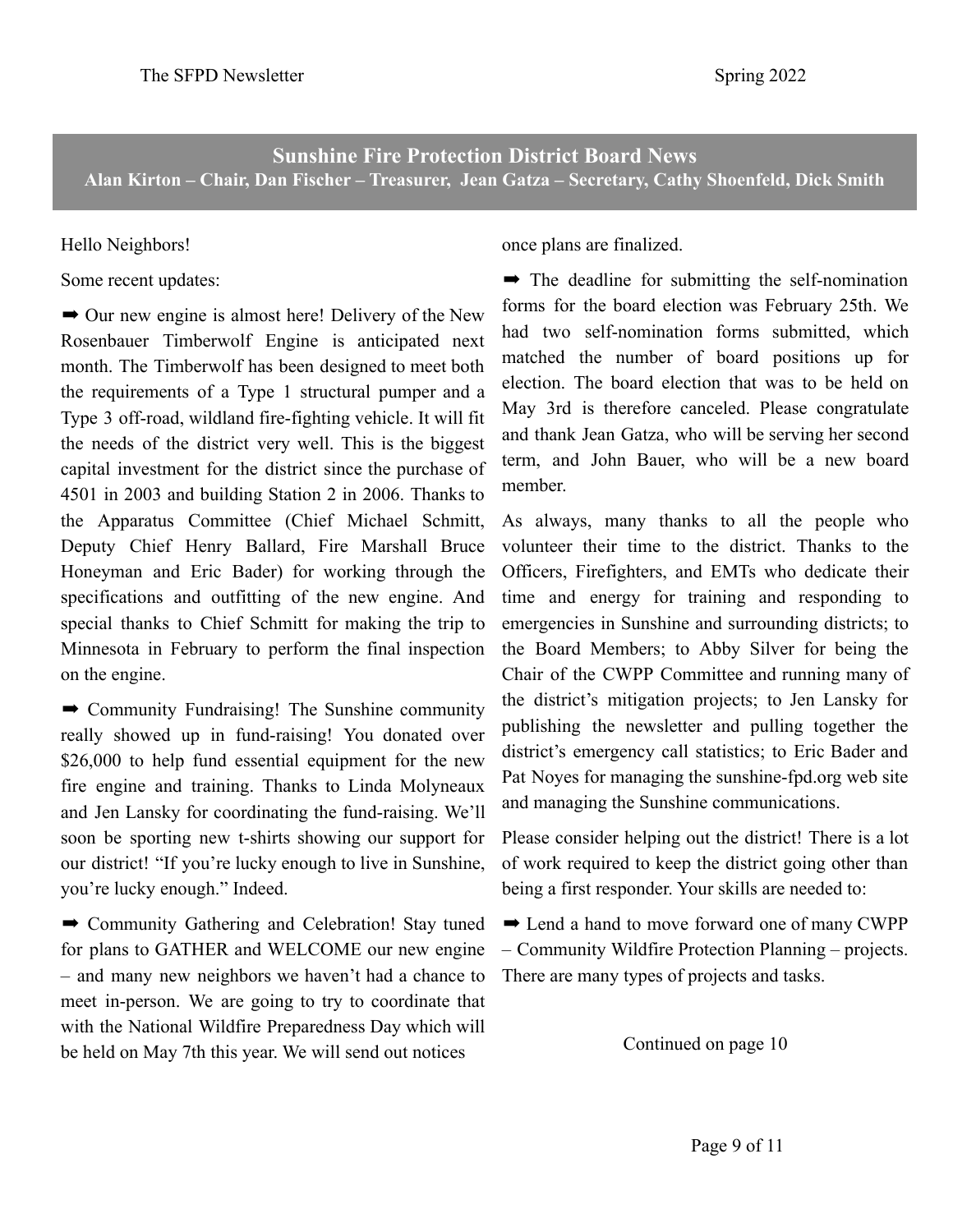**Sunshine Fire Protection District Board News - Continued from page 10 Alan Kirton – Chair, Dan Fischer – Treasurer, Jean Gatza – Secretary, Cathy Shoenfeld, Dick Smith**

 $\rightarrow$  Grant writing and grant administration. In any given year there are multiple CWPP and fire department grants that the district can apply to. Grant income has become an integral part of the district's revenue. Reach out to any board member for more information and to volunteer!

 $\rightarrow$  **Become a Board Member!** 

**JOIN US** on the 2nd Tuesday of the month at 7:30 pm for the monthly **Board Meetings**. We are currently meeting virtually but the plan is to move back to in-person meetings later this spring.

Check the Special Announcements page on the SFPD website

[\(http://www.sunshine-fpd.org/About/Special/Announc](http://www.sunshine-fpd.org/About/Special/Announcements.cfm) [ements.cfm](http://www.sunshine-fpd.org/About/Special/Announcements.cfm)) to get the current status of the board meetings and to get the link for virtual meetings. The Board meetings are public and everyone is invited. The Sunshine website also provides access to the board meeting Minutes and Treasurer's Reports. Feel free to contact board members if you have any questions or concerns about what's happening in the district.

## **\*\*\*\* Boulder County's Emergency Alert Notification System** \*\*\*\*

This system allows residents of Boulder County to be notified of emergency situations including mandatory evacuations notices in a variety of ways including on their **cell phone**, home, and work phones. This can be sent to you by text messaging and e-mail. You will receive time-sensitive messages for your chosen locations such as home, work, school, and family. YOU pick where you pick how.

To register for these alerts or to validate your existing account please go to: **[www.boco911alert.com](http://www.boco911alert.com/)**